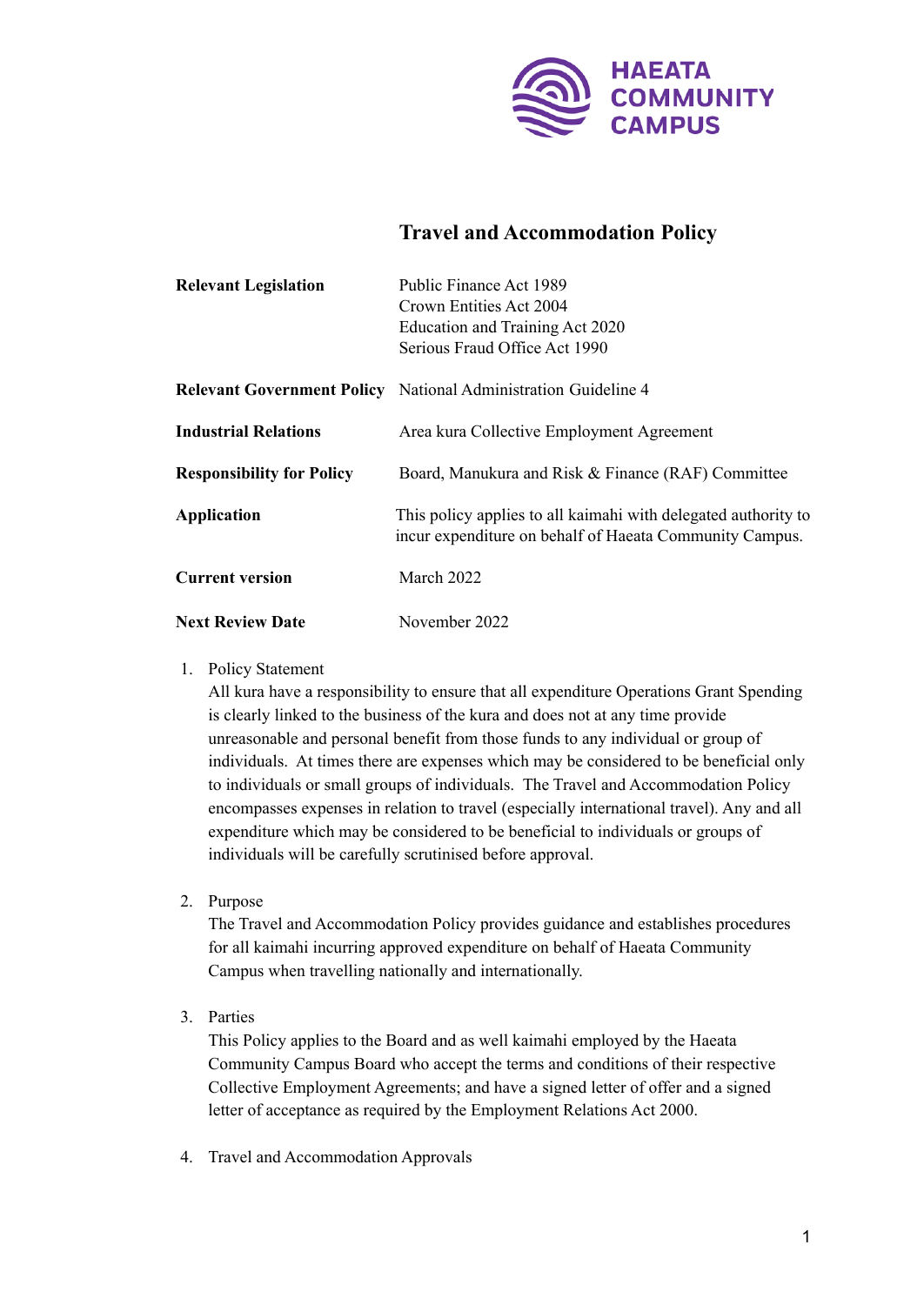Travel within New Zealand is to be authorised by the Manukura. Approval by the Mankura shall only be given following the presentation of a travel proposal and budget. International travel shall be authorised by the Board. A proposal for international travel must be put to the Board detailing the purpose of the trip, the expected benefit to the kura which will arise from the trip. The Board will approve the travel in writing. All travel arrangements shall adhere to the Ministry of Education advice relating to [kura](https://www.education.govt.nz/school/health-safety-and-wellbeing/school-trips-overseas-and-exchanges/) trips overseas and [exchanges](https://www.education.govt.nz/school/health-safety-and-wellbeing/school-trips-overseas-and-exchanges/) – Education in New Zealand. Under no circumstances may kaimahi approve their own travel. All bookings for international and domestic travel are to be conducted through the kura's approved purchase procedures. This includes the booking of accommodation, flights and rental cars.

5. Insurance

All travel shall have appropriate travel insurance cover.

6. Justification for Travel

All travel within New Zealand or internationally is to be transparent, relate to a kura, goals, aspirations and needs and shall be documented.

7. Domestic Travel

Where at all possible all travel will be on the national carrier - Air New Zealand. All domestic air travel is to be economy class.

## 8. International Travel

Where at all possible all travel will be on the national carrier - Air New Zealand. All international travel, where the flight time is less than 10 hours, is to be economy class. If kaimahi have a travel time without a stopover in excess of 20 hours, a rest period of 24 hours before returning to kura is permitted.

- 9. The Manukura and Manukura Tuarua are entitled to Koru Club membership.
- 10. Reporting

Upon return all travellers shall prepare a full trip report for the Manukura which details the costs incurred during the trip, activities which took place during the trip and the benefits to the Board and the kura of the trip.

- 11. Travel Involving Ākonga
- 12. Accommodation

All accommodation shall be safe, clean and of a standard commensurate with professional expectations. Kaimahi may elect to stay privately and shall be reimbursed on production of receipts for koha or for the cost of a gift given to the host they have stayed with. Koha may not exceed the equivalent cost of motel or hotel accommodation. Prior to travel the staff member should receive authorisation for the value of the intended koha/gift. (Refer to 220312 - Sensitive [Expenditure](https://docs.google.com/document/d/1WHQLyI4HUyfV_6c6atxhkjIlGlyrsTd__9LohcqZ7lk/edit)).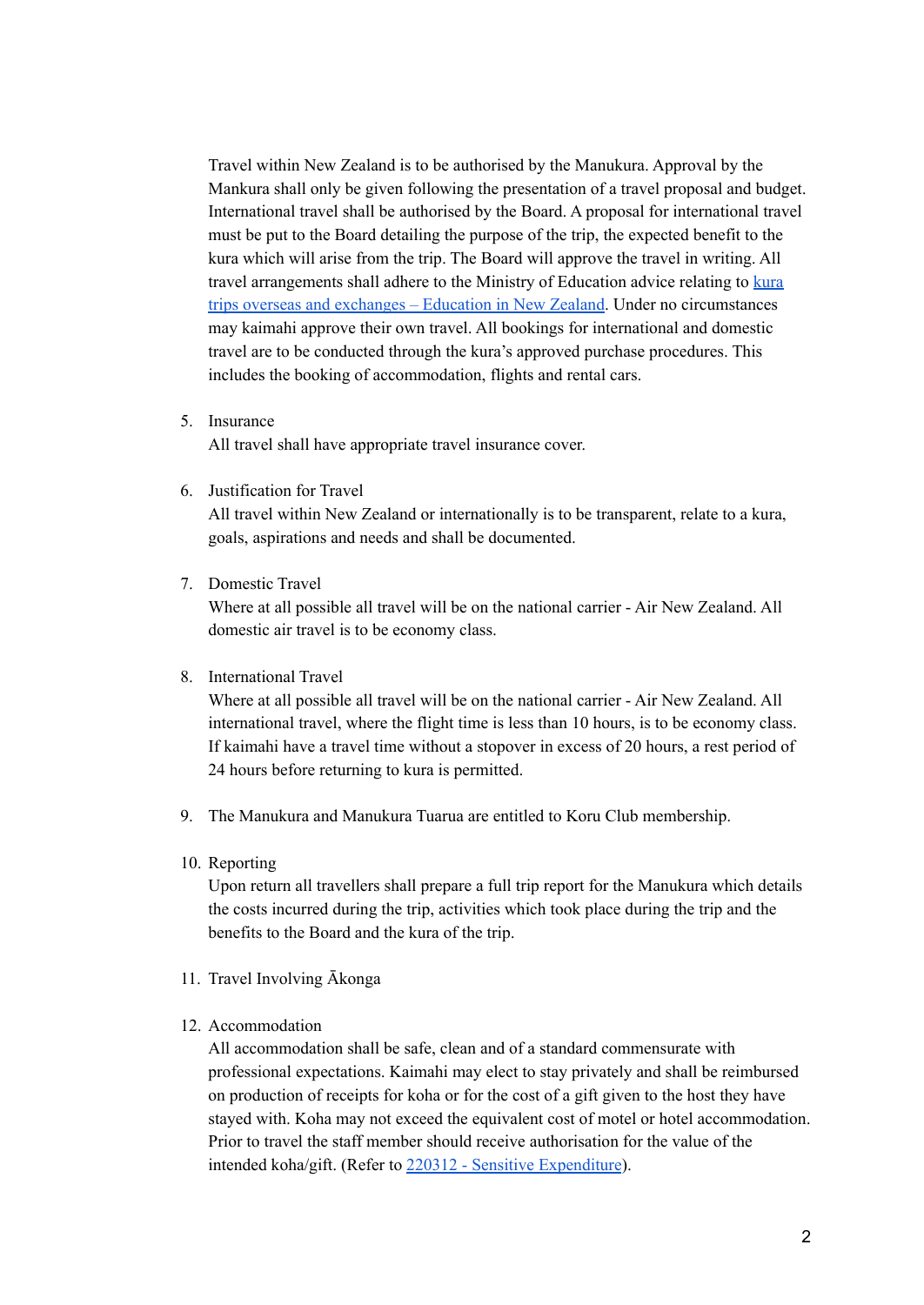#### 13. Use of Vehicles

When using rental cars kaimahi should opt for good but not superior model vehicles. Use of private vehicles is to be approved on a one-up basis and reimbursement will be at the rate specified in the Area Schools Teachers' Collective [Agreement](https://assets.education.govt.nz/public/Documents/School/Collective-Employment-Agreements/Area-School-Teachers-Collective-Agreement/Area-School-Teachers-Collective-Agreement-2019-2022.pdf) 2019-2022. If taxis are used kaimahi shall obtain a receipt and seek reimbursement through petty cash or as part of an expense claim.

#### 14. Reimbursement of Expenses

The reimbursement for business related travel expenses is on the basis of actual and reasonable costs - see Part Six: Travelling Allowances, [Reimbursements](https://www.education.govt.nz/school/people-and-employment/employment-agreements/collective-agreements/area-school-teachers-collective-agreement/part-six-travelling-allowances-reimbursements-and-expenses/) and Expenses – [Education](https://www.education.govt.nz/school/people-and-employment/employment-agreements/collective-agreements/area-school-teachers-collective-agreement/part-six-travelling-allowances-reimbursements-and-expenses/) in New Zealand. For travel within New Zealand, actual and reasonable expenses are those incurred above the normal day-to-day costs. Kaimahi may not claim expenses while travelling unless the costs are greater than that normally incurred. All personal expenditure is to be met by kaimahi. No mini bar purchases, in-house movies, laundry or private phone call charges may be claimed, instead these shall be paid separately by travelling kaimahi. All receipts must be retained and attached to the travel claim completed upon return to the kura. The claim is to be authorised by the Manukura. An invoice is required for expenditure incurred in New Zealand of value greater than \$50 GST inclusive to ensure that GST can be reclaimed by the kura. The Manukura may at their discretion authorise expenditure less than \$50 where there is no receipt, for example if it is not practical to obtain a receipt or if the receipt is lost. The expenditure can be reimbursed provided there is no doubt about its nature or the reasons for it.

#### 15. Discretionary Travel Benefits

Travel benefits, including Airpoints and loyalty scheme rewards/points (Fly Buys, Global, etc), accrued from official travel are only to be used for subsequent travel on behalf of the kura. They should not be redeemed for personal use. Kaiawhina shall travel by the most direct route unless scheduling dictates otherwise. The kura shall **not** meet expenses incurred on behalf of a spouse or travelling companion. In the event of a person travelling with kaimahi, a reconciliation of expenses should clearly demonstrate that the kura did in no way incur additional expenditure.

#### 16. Approval

When the Board approved this Policy, it agreed that no variations of this Policy or amendments to it can be made except with the unanimous approval of the Board. Prior to international travel being undertaken, the traveller must be given a copy of this Policy and be required to sign it off to signify that they have read and understood it. As part of its approval, the Board requires the Manukura to circulate this Policy to all kaimahi and for a copy to be included in the Kura policy manual. The Kura policy manual shall also be made available to ākonga and whānau at their request. The Board requires that the Manukura arrange for all new staff to be made familiar with this Policy and other policies approved by the Board.